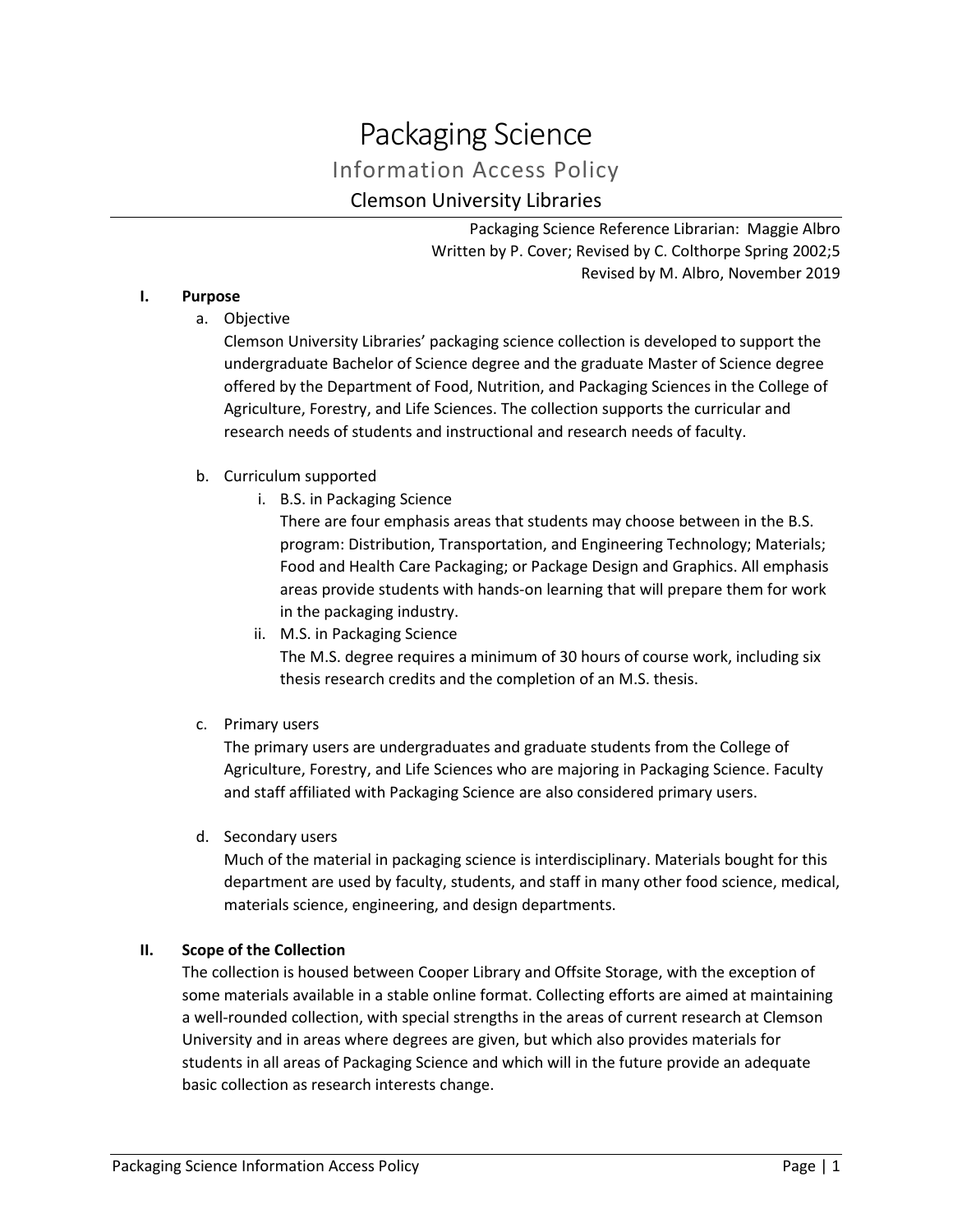a. Format guidelines

Monographic material will be purchased in print and/or electronic format. Journals, handbooks, manuals, and encyclopedias will be in electronic format, if available. DVDs will be purchased as requested by the faculty.

b. Language guidelines

Primarily English-language materials will be selected. If materials in other languages are collected they must generally contain information not readily available in English.

- c. Geographical guidelines Materials will be collected that primarily focus on the United States or the United Kingdom.
- d. Chronological guidelines Most books considered for purchase are current; materials published prior to the most recent five years are purchased very selectively.
- e. Types of materials excluded

The following materials will be excluded unless there is an extraordinary need and/or a specific request:

- i. Workbooks
- ii. Computer software
- iii. Rare materials
- iv. Textbooks

#### **III. Subject Classifications Collected**

Primary Subject Classifications:

| Food processing and manufacturing                           | TP 370 - TP 374              |
|-------------------------------------------------------------|------------------------------|
| Transportation - freight                                    | TA 1215                      |
| Packaging engineering                                       | TS 195 - TS 198.8            |
| Paper (bags, paper boxes)                                   | TS 1200 .A2 - TS 1200 .Z     |
| Special environmental pollutants - packaging goods industry | TD 195.P26                   |
| Energy conservation - packaging goods industry              | TJ 163.5 .P33                |
| Packaging economics                                         | <b>HF 5770</b>               |
| <b>Related Subject Classifications:</b>                     |                              |
| Danar manufacturing and trade                               | TC 1104 <sub>-</sub> TC 1177 |

Paper manufacturing and trade TS 1104 -TS 1104 -TS 1177 Recycling TD 794.5 Plastics TP 1101 – TP 1183

#### **IV. Core Food Science and Human Nutrition Journals**

| Canadian Packaging            | <b>Modern Materials Handling</b> |
|-------------------------------|----------------------------------|
| CanTech International         | Package Printing                 |
| Flexible Packaging            | Package Printing and Converting  |
| Food Packaging and Shelf Life | Packaging Research               |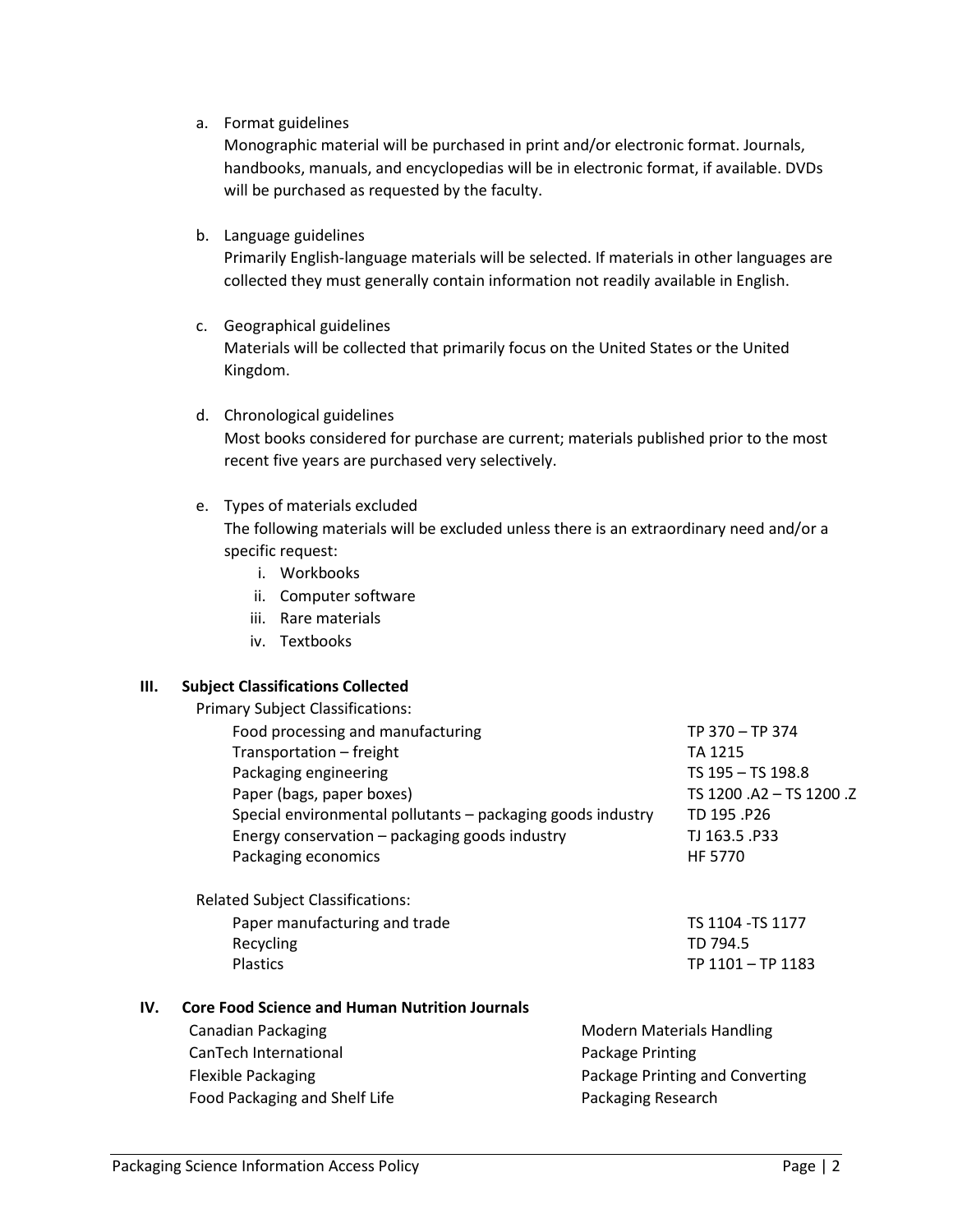Packaging Strategies Packaging Technology and Science Packaging Today

#### **V. Core Food Science and Human Nutrition Databases and Indexes**

CAB Direct Engineering Village Mintel Academic Reports Mintel Global New Products Database Web of Science

## **VI. Access to Information not Available On-site**

a. Remote Storage

Online request forms and document delivery enable access to materials in Clemson Libraries' remote storage facilities within 24 business hours.

## b. Interlibrary Loan

The primary access point for journals and secondary access point for books not owned or accessible by Clemson Libraries will be Interlibrary Loan. This service is free to Clemson University students, faculty, and staff.

## c. PASCAL Delivers

The primary access point for books not owned or accessible by Clemson Libraries will be PASCAL Delivers. This service provides access to books owned by other academic libraries in the state of South Carolina and is free to Clemson University students, faculty, and staff.

#### **VII. Selection Tools Used**

- a. Faculty and student requests and recommendations
- b. Course syllabi
- c. Packaging Science journals
- d. Packaging Science society websites and catalogs
- e. Publishers' websites and catalogs
- f. An approval plan
- g. GOBI online database
- h. Circulation, Interlibrary Loan, and PASCAL Delivers activity

## **VIII. Deselection Guidelines**

Monographic material, with an imprint of 15 years ago or earlier, which has not circulated for the last ten years, will be reviewed for deselection. Statistical reports are available for review of these titles. Due to the need to maintain materials for historical research and/or reference, older materials may be kept even if they have not circulated recently. If a book has not circulated and is historically important, Special Collections will be asked to house it. If Special Collections does not take the item, storage will be considered if the item is rare or unique to Clemson.